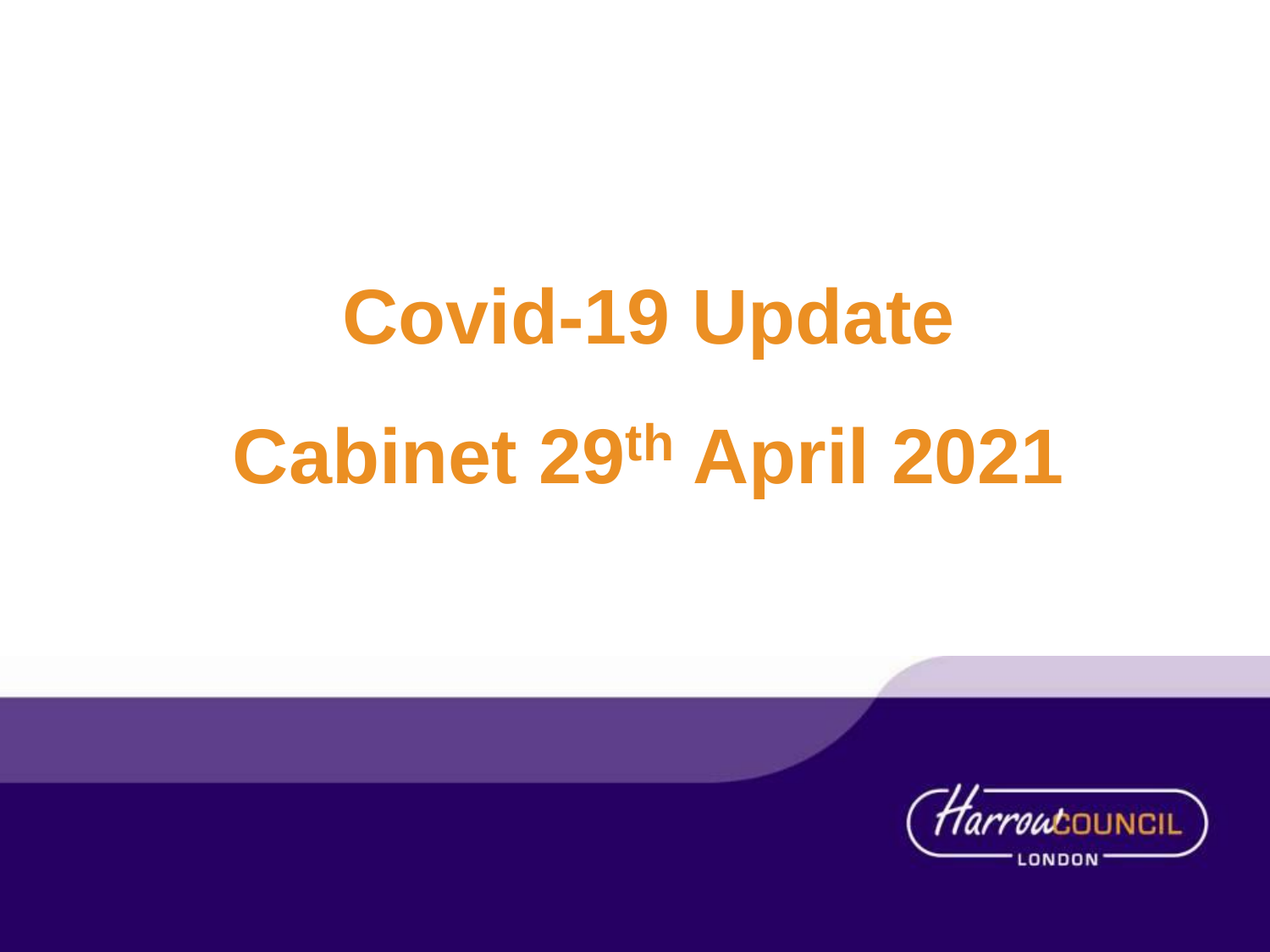#### **Strategic Update Covid-19**



- Update on Covid-19 London and Harrow
- **National Lockdown Exit Roadmap**
- **Council Response to Covid-19** 
	- $\triangleright$  Covid-19 related activity
	- $\triangleright$  service impact
	- $\triangleright$  wider agenda
- Vaccination roll-out update
- **GLA Election update**
- **Planning for Recovery**
- Overview of capacity and organisational issues
- **Questions**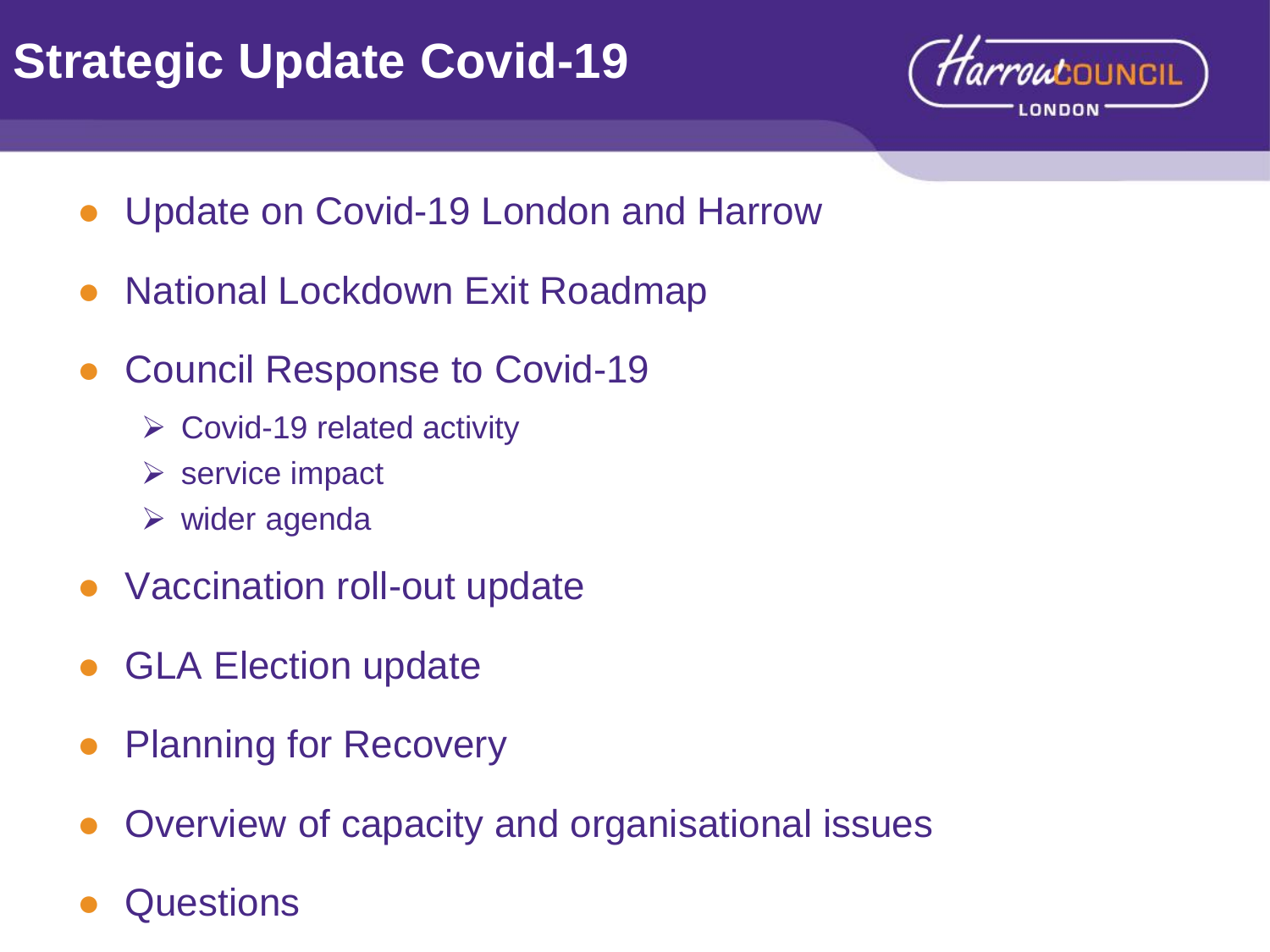#### **Covid-19 Update**



- Overall Covid-19 cases are low and at a level last seen in September
- Harrow is now 29.9 cases per 100k people when at the peak almost at 1000 cases per 100k people
- Case levels are being monitored closely as Lockdown eases
- Hospital admissions and occupancy have fallen substantially over the last month
- Lockdown restrictions were eased on 12<sup>th</sup> April with non-essential retail and outdoor hospitality resuming
- The vaccination programme is progressing well overall but there are some challenges with supply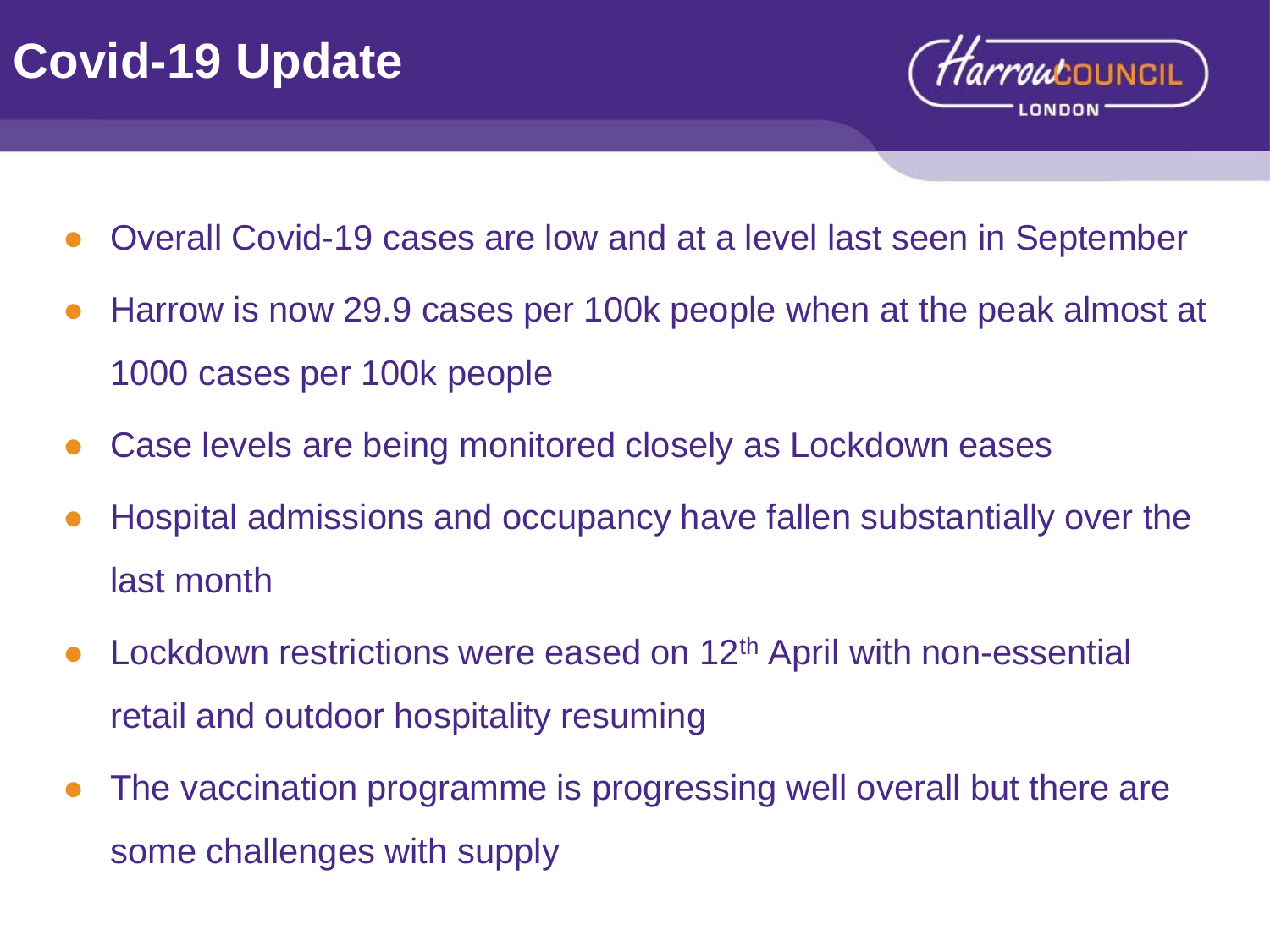#### **Harrow Covid-19 Dashboard**



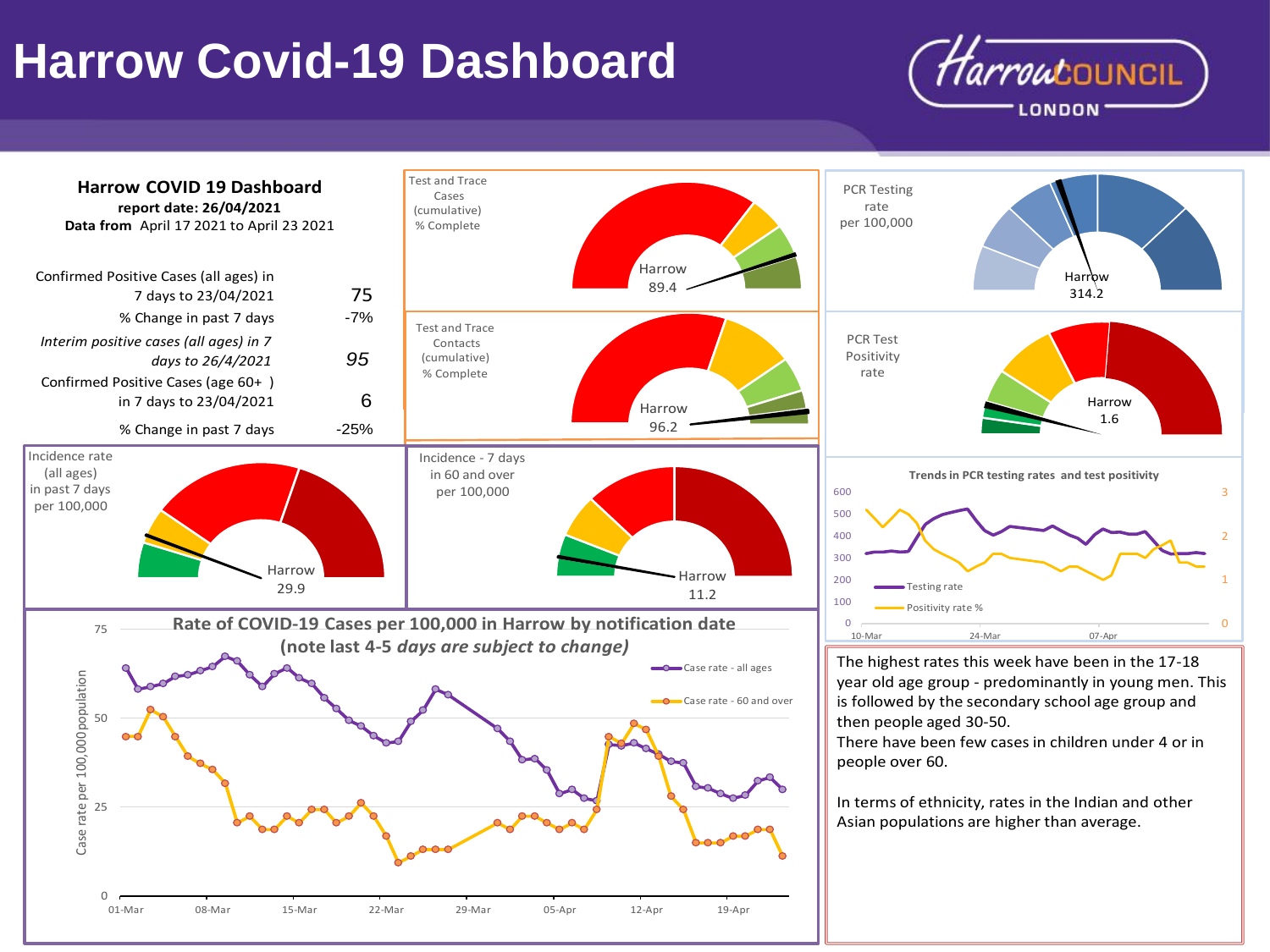

- Roadmap out of Lockdown was published 22<sup>nd</sup> February
- Significant activity took place to support the second phase of reopening particularly with businesses in Harrow Town Centre and various district centres
- Overall this has proved successful and there is good evidence of compliance
- The Council is involved in four key areas:
	- ➢ Advice and Enforcement
	- ➢ Testing and Track and Trace
	- ➢ Variants of Concern
	- ➢ Vaccination programme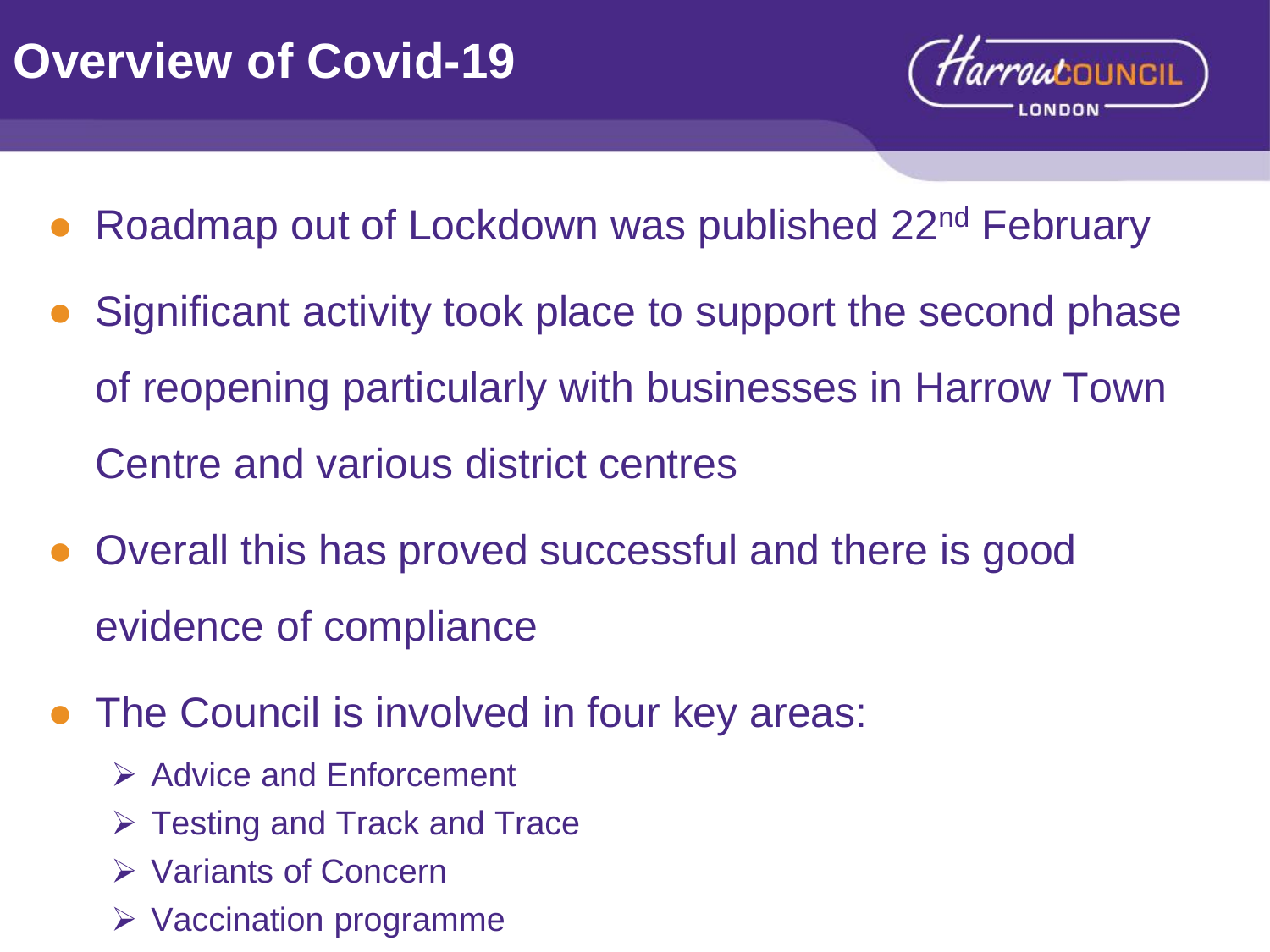## **Three Phases to Releasing Lockdown** (Harrow boundle

#### **Phase One**

March – initial but not much release

#### **Phase Two**

April and May – businesses start up again and some release of social gathering constraints

#### **Phase Three**

21st June – nearly back to normal but there is likely to still be a need to keep offices and businesses Covid-19 secure

Phase two and three timings are subject to four Government tests covering infection levels, vaccination rates, and variants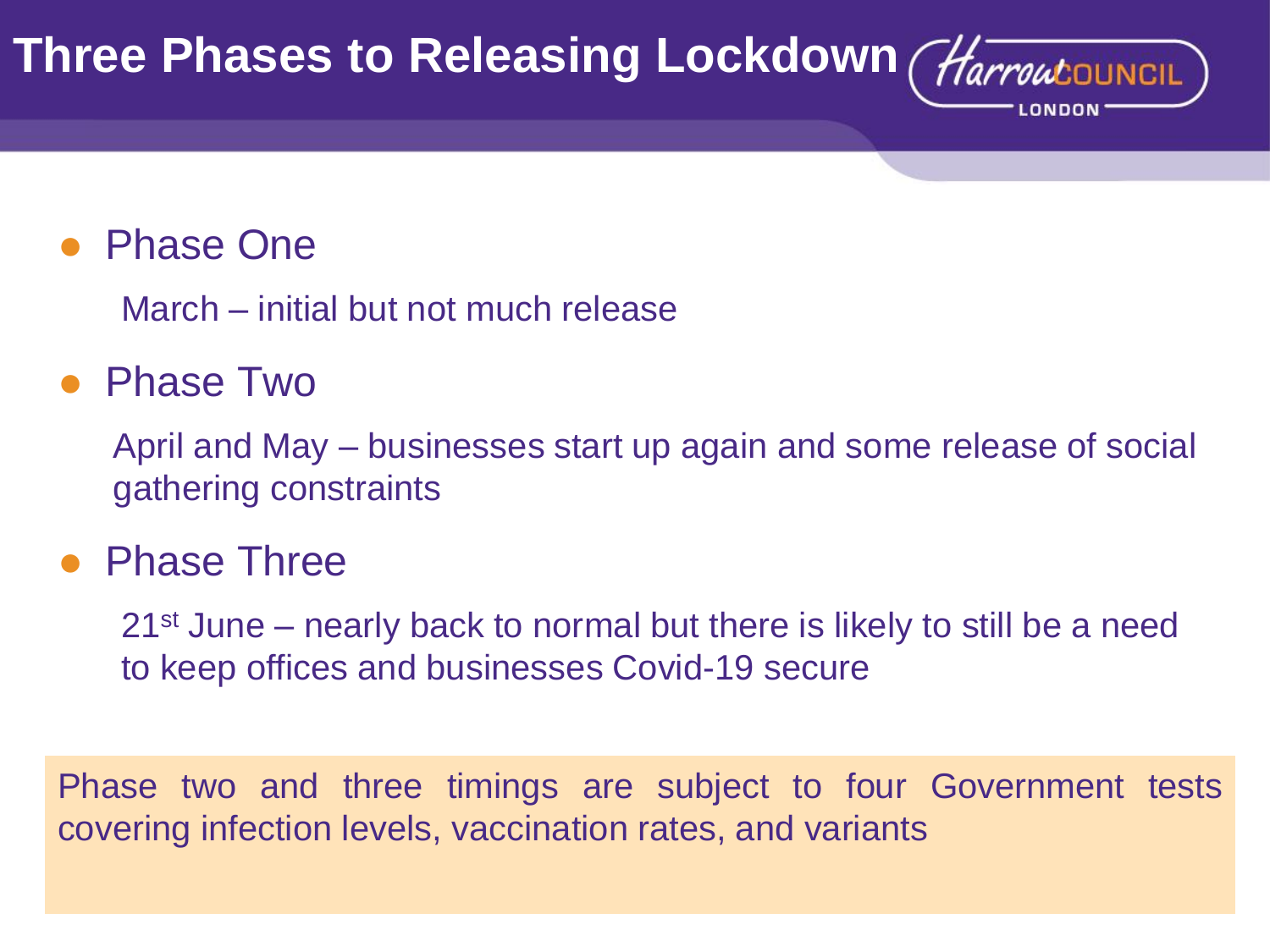#### **Actions in Phases Two and Three**



- Practical steps for supporting businesses to open
	- ➢ Opening up outside spaces
	- ➢ Providing signage
	- ➢ Informing residents on what's open
- Engage and inform residents on overall changes and rules
- Reopen Council services e.g. libraries and leisure centres
- Start roll-out of economic recovery plans
- Ensure our buildings are Covid-19 secure against new guidelines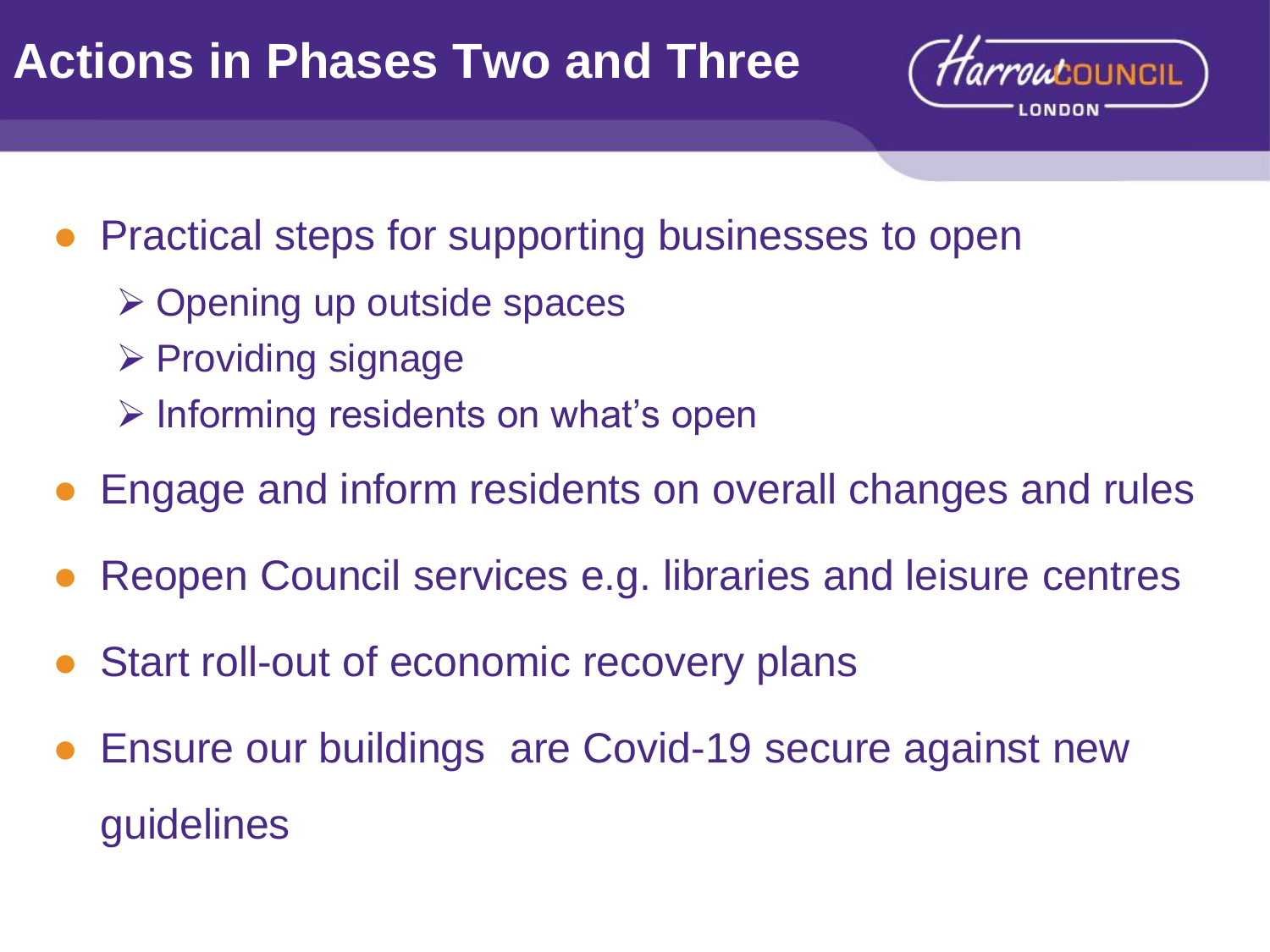#### **Community Testing in Harrow**



- Testing now available for anyone 'Test twice a week'
	- $\triangleright$  Via workplace guidance published, expectation test twice a week or 24hrs before coming into work/meeting
	- $\triangleright$  Via community testing centres and pharmacies
	- ➢ Via home testing kits: collected from Civic, HAC, PCR test sites, pharmacies or ordered online for delivery
- Closed Beacon Centre and Temple sites
- Currently operating from 4 sites (St Ann's, Civic, HAC and Depot) with sufficient capacity for surge testing and increase in demand
- Improved access via community pharmacies extended opening hours – evenings and Sundays and lowering age to 11+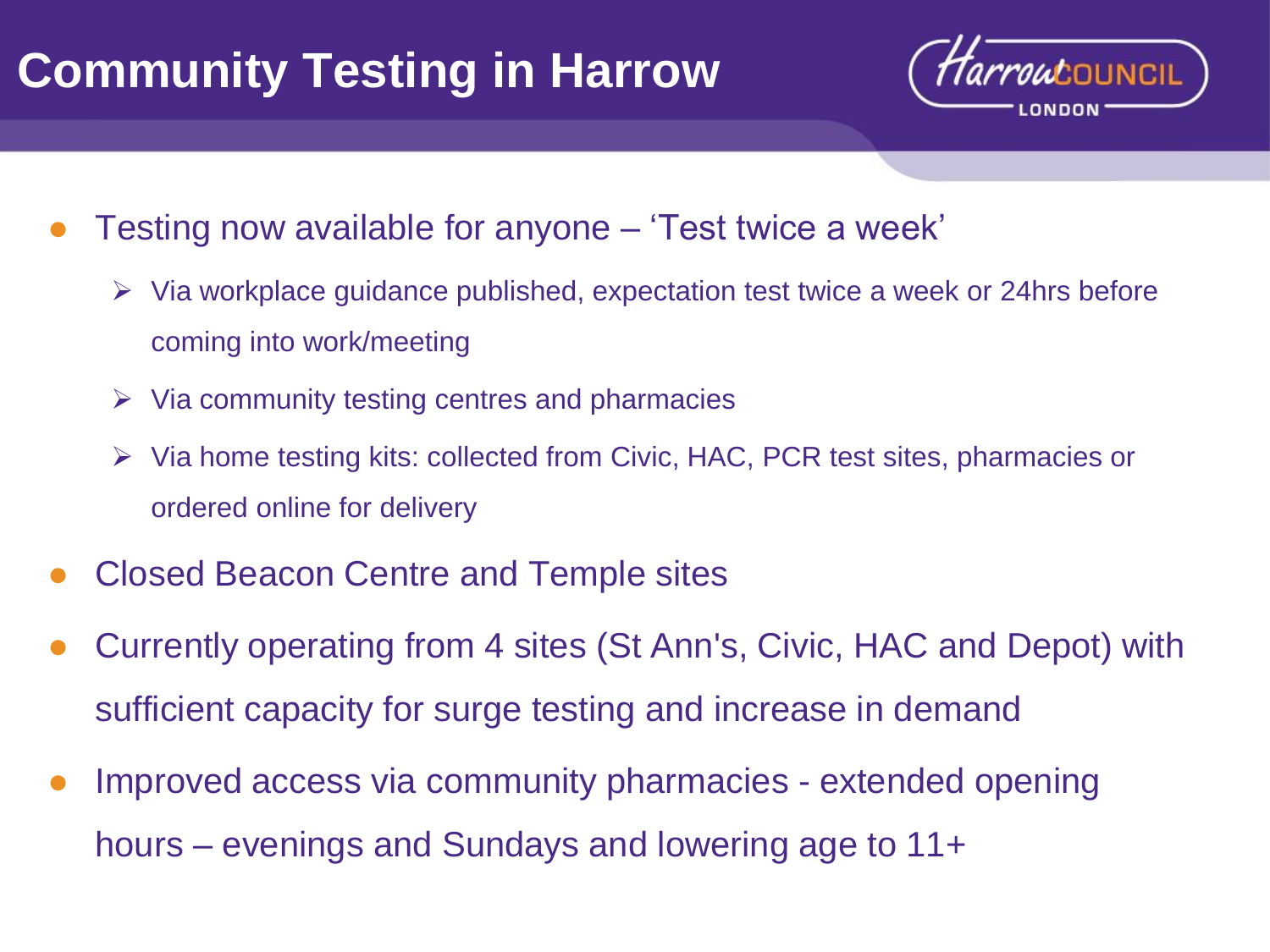#### **Variants of Concern Update**



- Council has developed an updated Outbreak Management Plan
- Key focus of OMP is dealing with Variants of Concern
- Three surge tests have been undertaken in Harrow recently
- One case in in Headstone North, one case in Wealdstone and one in South Harrow
- A strategy for undertaking surge testing has been put in place in partnership with PHE and DHSC
- Surge testing for variants of concern will become part of our response to Covid-19 going forward
- "Indian Variant of Interest" also being actively monitored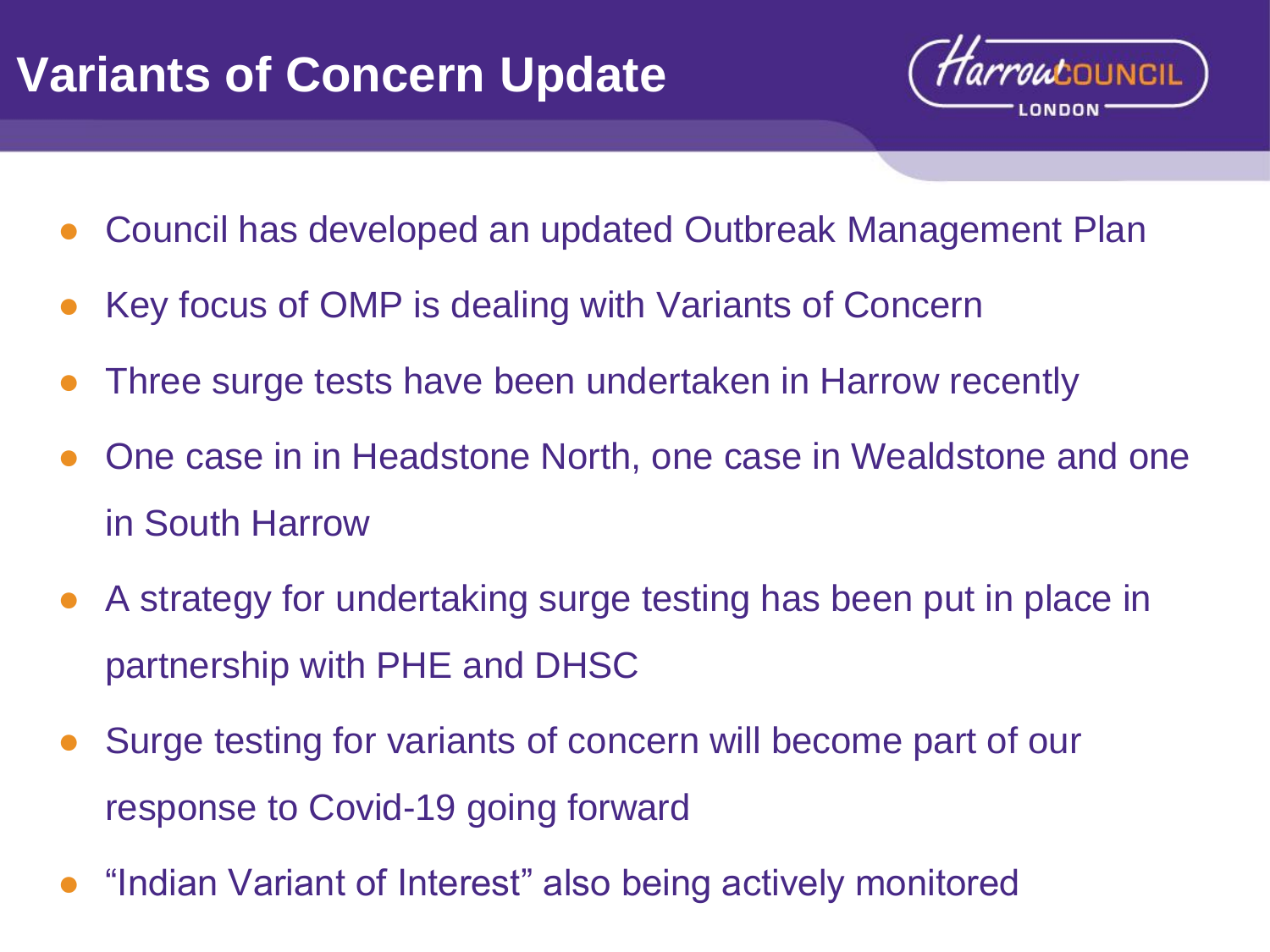

- Vaccination has been delivered very effectively in Harrow by the PCN sites at The Hive, Byron Hall and Tithe Farm for priority cohorts 1-9
- Current phase of vaccination includes residents over 42 years old
- Ongoing focus to also drive up numbers in highest risk cohorts 1-9 and deliver 2nd doses
- Challenges continue to maximise uptake for social care staff, certain BAME Communities and our most deprived residents
- Priority to target those groups and communities who are more hesitant to be vaccinated – focus of Community Champions Fund
- Mass Vaccination Site will go live at the beginning of May
- Some ongoing challenges re vaccine supply but confident of July target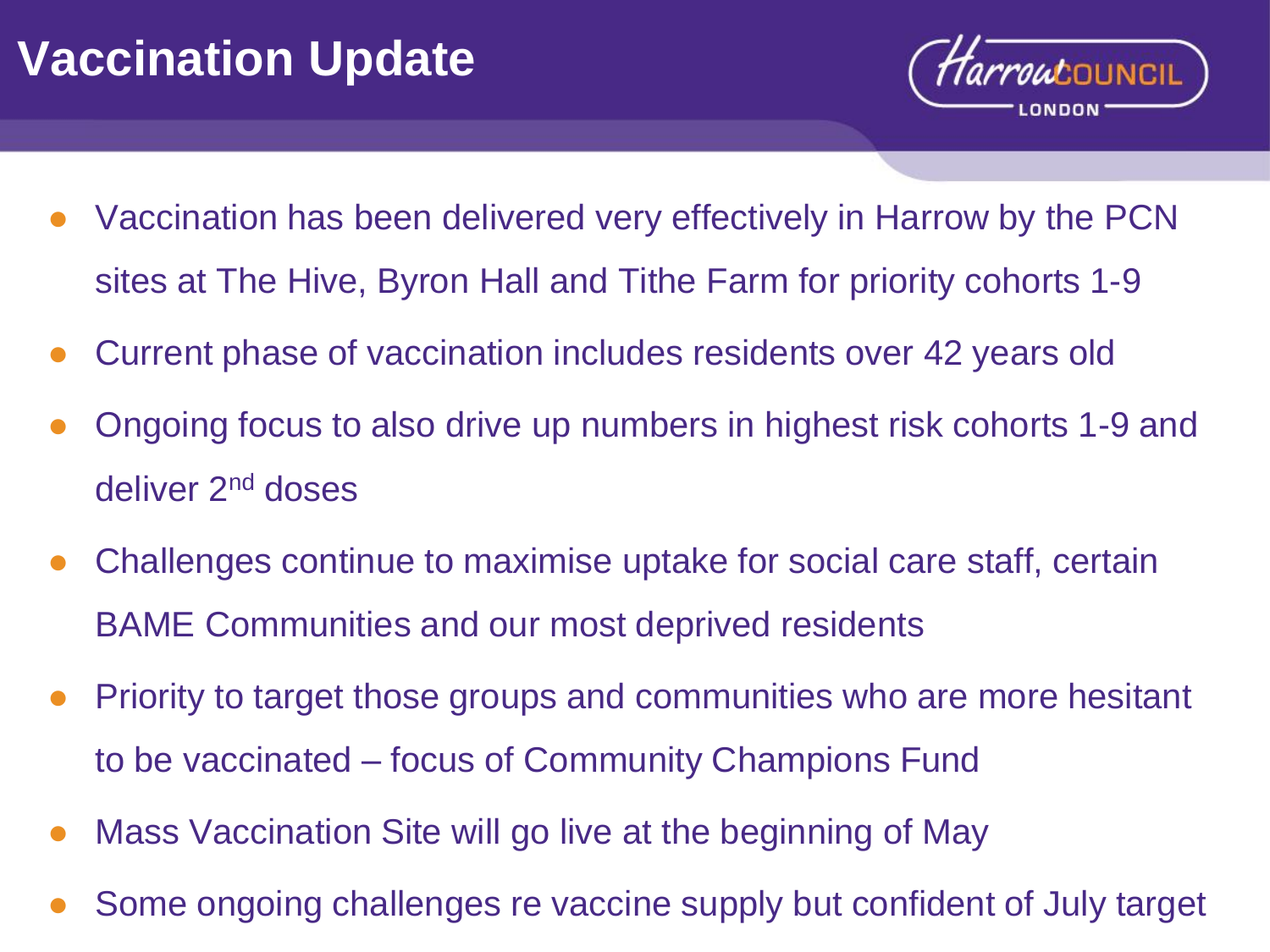#### **Vaccination Uptake in Harrow**



- Harrow has good overall vaccination rates but more needs to be done
- c89% of over 80's have been vaccinated
- c95% of 75-79's have been vaccinated
- c91% of 70-74's have been vaccinated
- c90% of CEV have been vaccinated
- c89% of 65-69 have been vaccinated
- c86% of 60-64 have been vaccinated
- c82% of 55-59 have been vaccinated
- c80% of 50-55 have been vaccinated
- c93% of care home residents have been vaccinated
- c84% of care home staff have been vaccinated
- c61% of social care staff have been vaccinated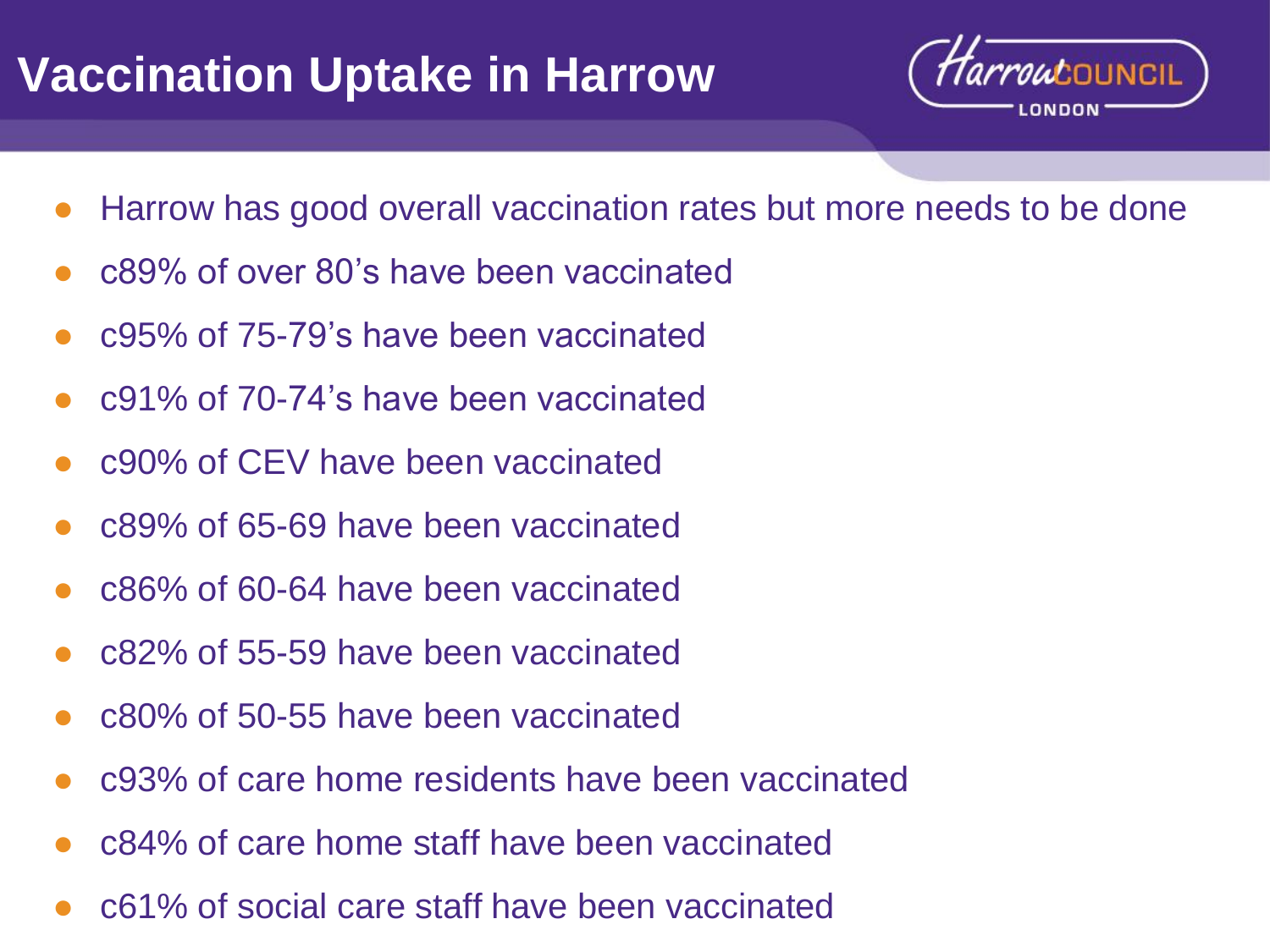#### **GLA Election Update**



- Poll cards and postal votes delivered to all Harrow residents eligible to vote
	- 10,000 postal votes returned
- Safe and socially distant postal vote opening under way
- Sufficient staff and reserves recruited and being trained
- Following recent government guidance that all election staff are expected to be tested
- All 120 Polling Stations risk assessed and ready to provide a safe welcome to residents who want to vote in person
- Brent and Harrow Council completed mock electronic count
- Additional Covid requirement a huge logistical exercise most of Civic Centre full of PPE!
- Electronic Count taking place on Friday 8<sup>th</sup> at Alexandra Palace overall result unlikely before Sunday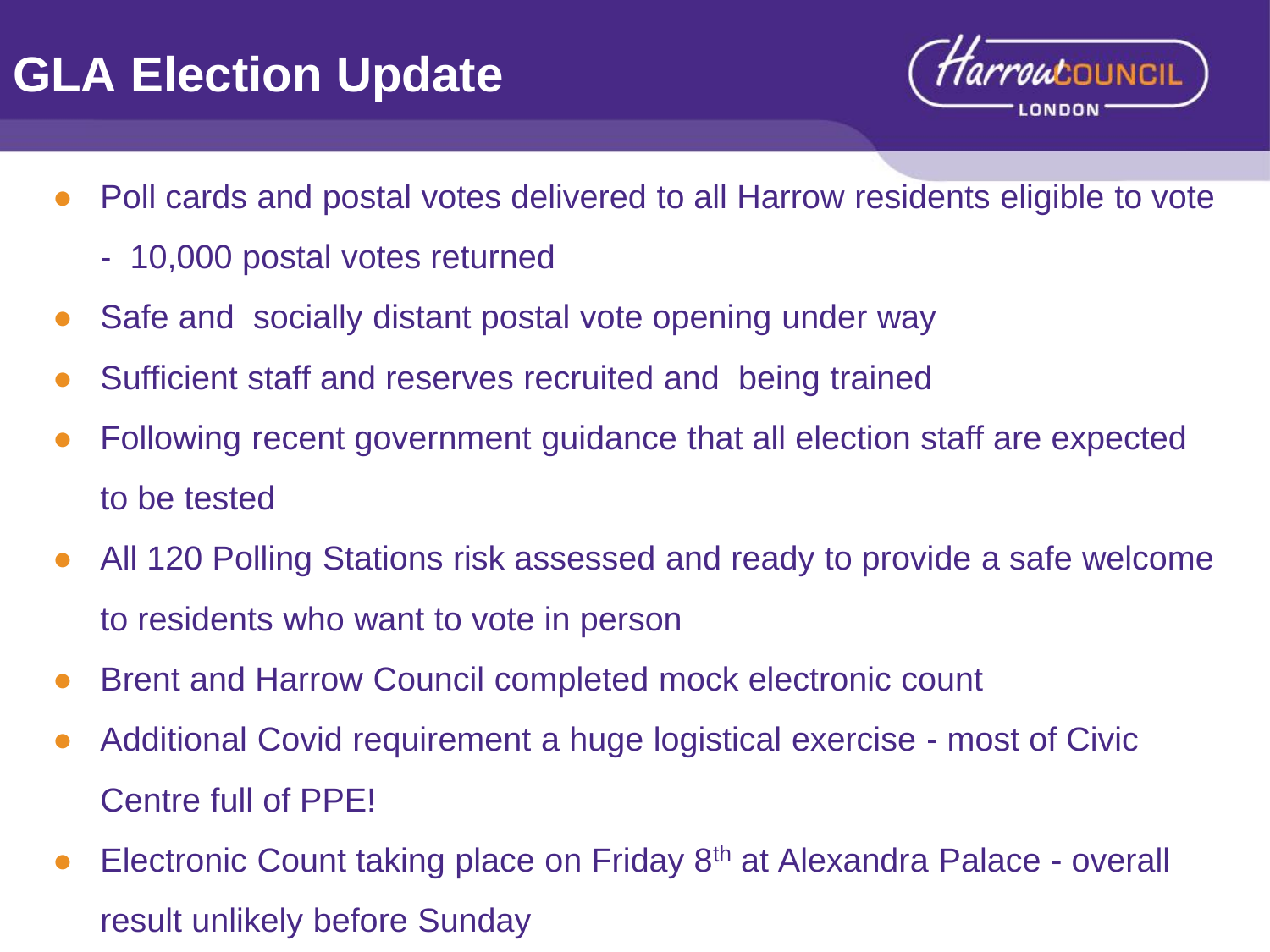## **Planning for Recovery**



- The whole of 2021 is likely to be dominated by Covid -19 response
- Gradual move from an emergency response, to mix of an emergency response and recovery and then recovery
- The timing and detail is reliant on vaccination roll-out, impact of any new variants and the pace of the lifting of restrictions
- NHS and social care will be focussed on treatment catch up
- Economic challenge for business and residents will increase as furlough and other grant support schemes end
- Major focus on catch up for children re missed education
- Longer-term impact of "hidden harm" and mental health very likely
- Capacity and resilience will remain stretched impacting on priorities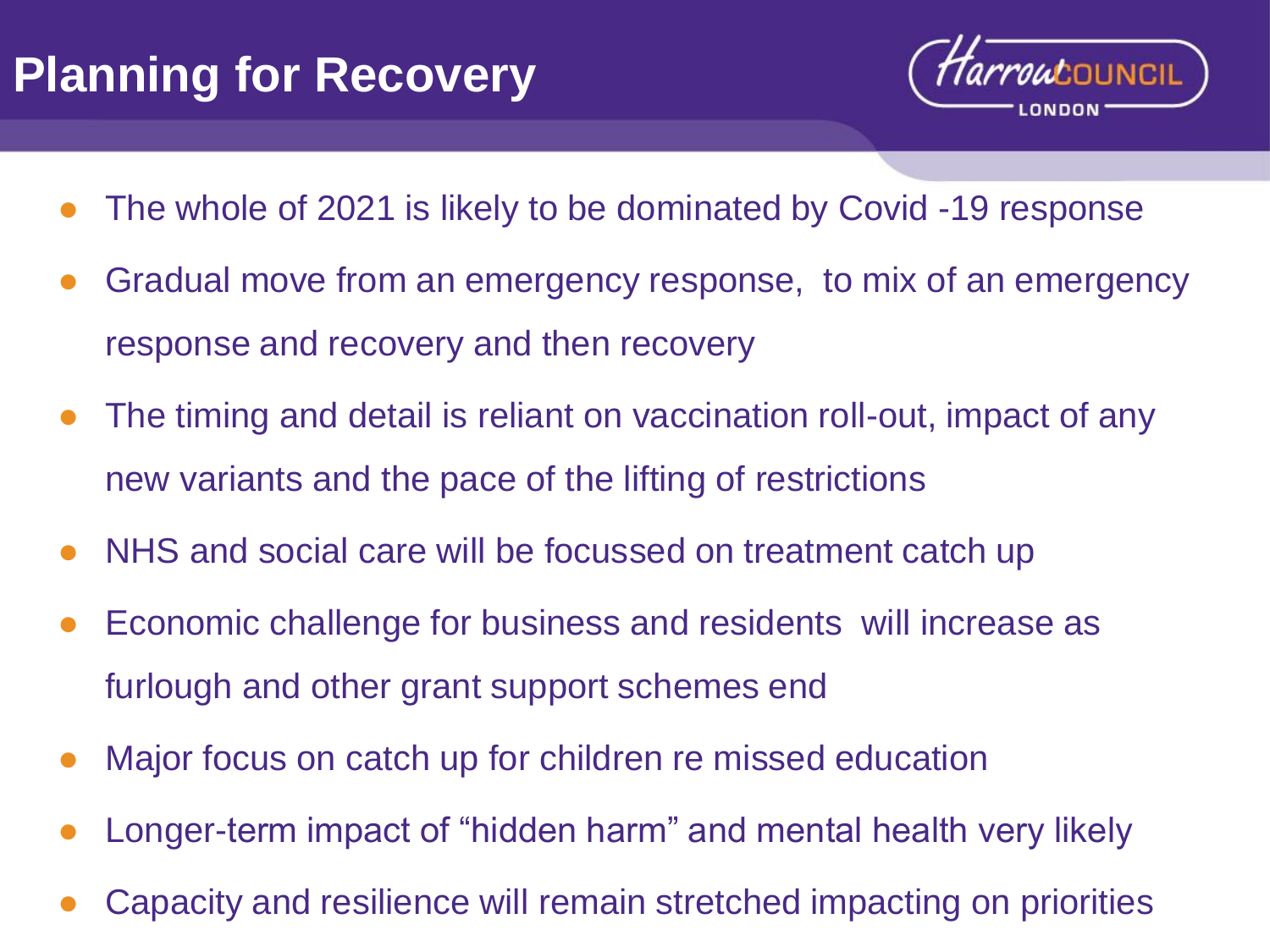## **Organisational Capacity**



- Discussion at Cabinet in March re organisational and staff resilience and welfare
- Pandemic response has now been running for 14 months
- This has involved delivering services, responding to covid-19 and dealing with lockdown
- Vast majority of staff continue to work from home
- Overall morale has remained good but this has been an unprecedented time
- Covid-19 response will continue for many months
- Recovery will also be an increasing focus for the Council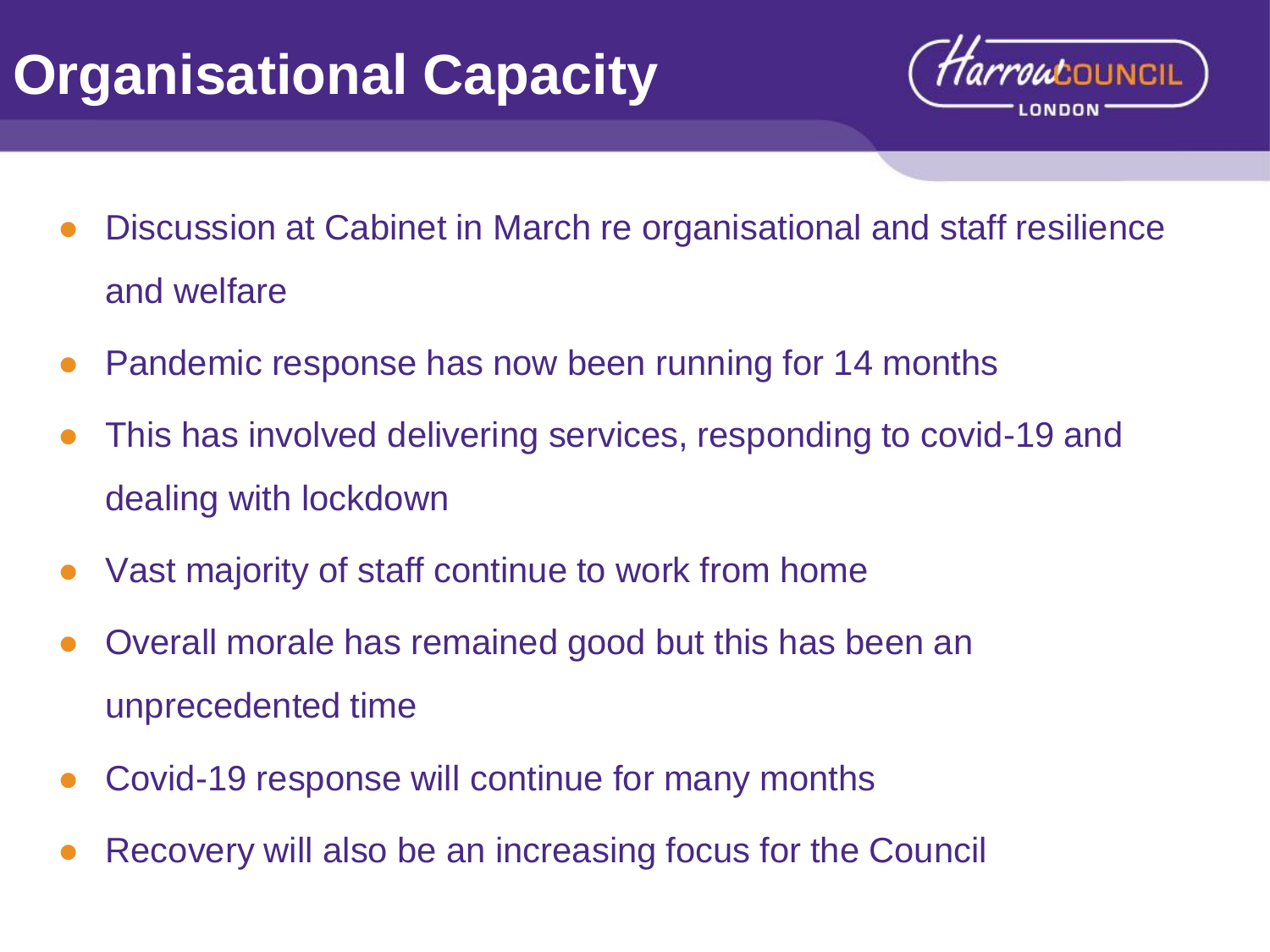## **Staff Resilience and Support**



- A range of measures in place to support staff practically and with any mental health challenges are ongoing
- Increased opportunity for small scale return to office environment from July for collaborative activity
- New office base at Forward Drive from 2022 will be significantly improved environment
- Important for staff to take leave this summer with many having built up considerable entitlements
- Plans for "Great People Great Culture" which will see greater investment in staff development
- Important to keep under review during next 12 months